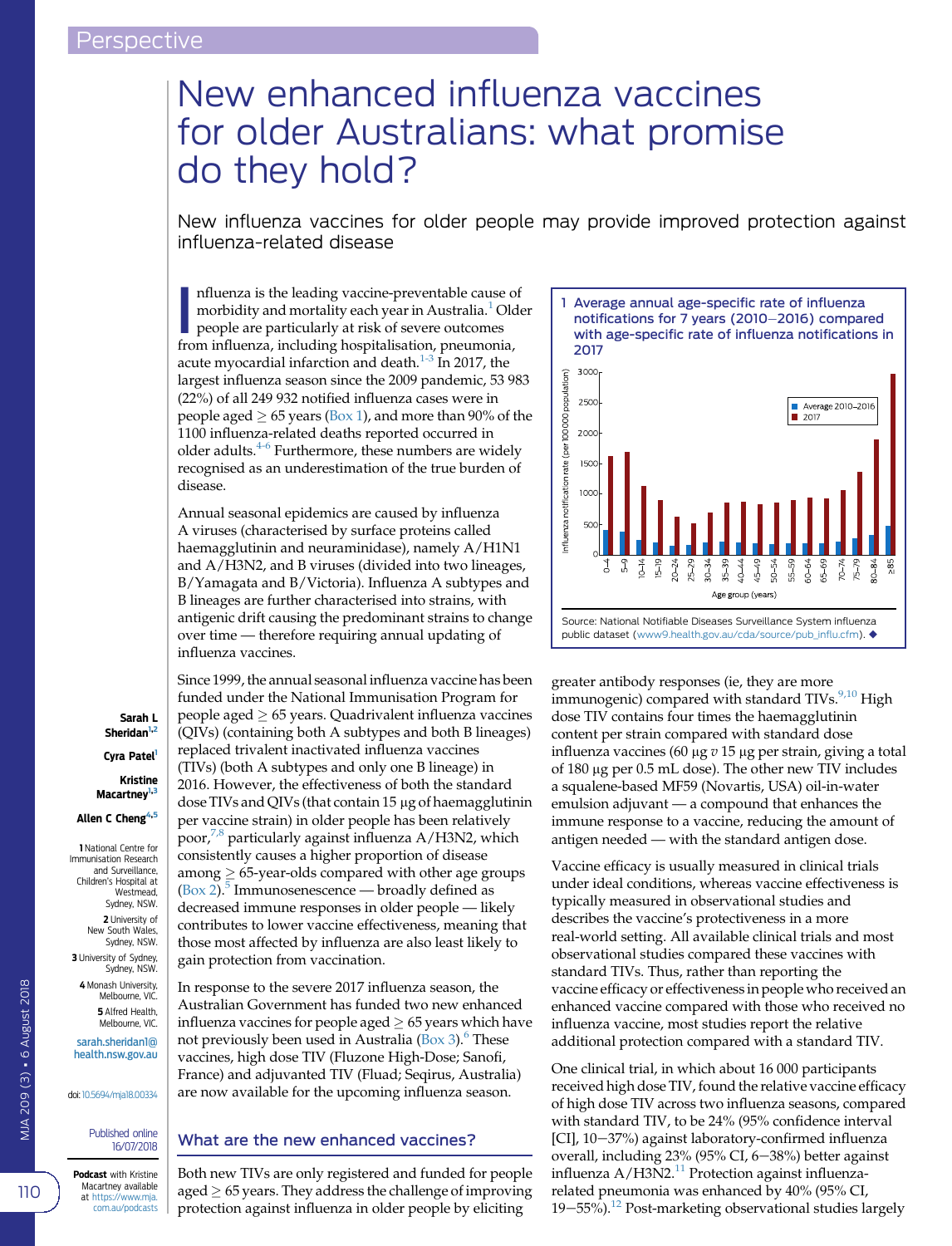<span id="page-1-0"></span>

corroborate the findings of clinical trials reporting a relative effectiveness of high dose TIV compared with standard TIV of  $20-22%$  against probable influenza and influenza-related hospital presentation and/or admission during A/H3N2 dominant seasons.<sup>[13,14](#page-3-0)</sup> However, relative vaccine effectiveness varied with influenza season; in some seasons, high dose vaccine was no better than standard dose vaccine. $13$ 

While clinical trials have shown superior immunogenicity of the adjuvanted TIV over standard TIV, there are no clinical trials demonstrating efficacy relative to standard TIV. A large post-licensure observational study undertaken among community-dwelling adults aged  $\geq 65$ years over three influenza seasons found the adjusted relative vaccine effectiveness of adjuvanted TIV against hospitalisation for influenza or pneumonia, compared

| 3 Influenza vaccines available and recommended for use in Australia in 2018                                                                                                                                                                                                                           |                                                                                  |                                                                                                   |                                                                       |
|-------------------------------------------------------------------------------------------------------------------------------------------------------------------------------------------------------------------------------------------------------------------------------------------------------|----------------------------------------------------------------------------------|---------------------------------------------------------------------------------------------------|-----------------------------------------------------------------------|
|                                                                                                                                                                                                                                                                                                       | Standard influenza vaccines                                                      | Enhanced influenza vaccines                                                                       |                                                                       |
| Number and type of strains<br>included in the vaccine                                                                                                                                                                                                                                                 | 4 (Quadrivalent) - A/HI,<br>A/H3 and both B lineages                             | $3$ (Trivalent) $-$ A/HI, A/H3<br>and a single B lineage                                          | $3$ (Trivalent) $-$ A/HI, A/H3 and<br>a single B lineage              |
| Vaccine brand                                                                                                                                                                                                                                                                                         | Multiple brands*                                                                 | Fluzone High-Dose <sup>t</sup>                                                                    | $Flu$ ad <sup>‡</sup>                                                 |
| How the vaccine is<br>enhanced                                                                                                                                                                                                                                                                        | $na - contains standard$<br>amount of antigen (15 µg<br>per strain), no adjuvant | Four times the amount of<br>antigen (60 µg per strain)<br>compared with standard<br>dose vaccines | Standard dose (15 µg per<br>strain) adjuvanted with MF59 <sup>§</sup> |
| Recommended age group<br>for use                                                                                                                                                                                                                                                                      | Children and adults aged<br>from 6 months to $<$ 65 years*                       | People aged $> 65$ years                                                                          | People aged $> 65$ years                                              |
| Manufacturing method                                                                                                                                                                                                                                                                                  | Egg-based                                                                        | Egg-based                                                                                         | Egg-based                                                             |
| * Details on vaccine brands, registered age groups and recommended doses of quadrivalent influenza vaccines are given in the Australian Technical<br>Advisory Group on Immunication's (ATAGI) Annual Influenza Statement (bitps://beta-bealth.gov.au/resources/publications/atagi-advise-on-seasonal- |                                                                                  |                                                                                                   |                                                                       |

, Group on Immunisation's (ATAGI) infl[uenza-vaccines-in-2018](https://beta.health.gov.au/resources/publications/atagi-advice-on-seasonal-influenza-vaccines-in-2018)). Providers should always check the age of the person to be vaccinated to ensure the recommended vaccine is provided. † Sanofi; France. ‡ Seqirus; Australia. § Novartis, USA. ♦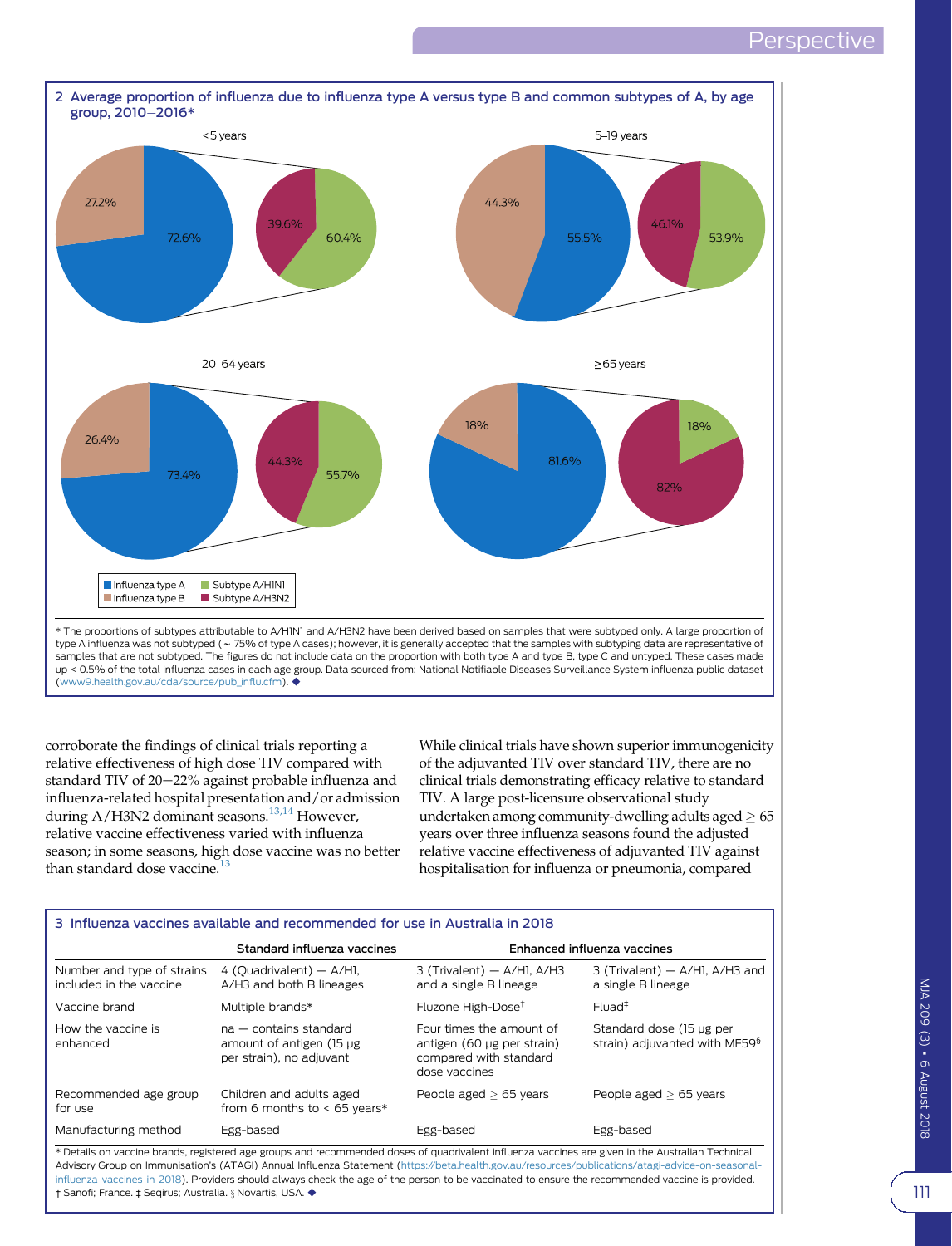with standard TIV, to be  $25\%$ .<sup>15</sup> Influenza A/H3N2 was dominant in two of the three seasons under study.

There are no head to head data that allow direct comparison of these two vaccines, or with the currently available QIV. However, evidence suggests that high dose TIV and adjuvanted TIV provide a similar level of additional protection to standard TIV; TIV in turn is considered to provide protection equivalent to that afforded by QIV against the three strains common to both vaccines. Both the adjuvanted and high dose TIVs are preferentially recommended by the Australian Technical Advisory Group on Immunisation over QIV for people aged  $> 65$  years, but there is no preference between them.<sup>[16](#page-3-0)</sup> There are no safety or efficacy data on administration of both enhanced TIV and QIV in the same season, and, as the B/Brisbane lineage is not expected to circulate widely this year, giving both types of vaccines is not recommended.

#### Safety of the new vaccines

High dose and adjuvanted TIVs have been used outside Australia for several years without significant safety issues. Side effects of vaccination, mostly mild, are more common for both vaccines compared with standard TIV[.17](#page-3-0) Pain is the most common local reaction, occurring in 36% of high dose compared with 24% of standard TIV recipients, and 32% of adjuvanted compared with 17% of standard TIV recipients.<sup>[18,19](#page-3-0)</sup> Systemic reactions occurred in about a third of high dose and adjuvanted TIV recipients.[18,19](#page-3-0) Grade 2 or 3 reactions (defined as interfering or preventing daily activities) occurred more frequently in high dose TIV recipients (11% in high dose TIV and 7% in standard TIV).<sup>[18,19](#page-3-0)</sup> Severe local or systemic reactions were rare  $(< 1\%)$  in both adjuvanted and standard TIV recipients.<sup>1</sup>

#### What about the other B strain?

A potential disadvantage of the enhanced TIVs is the lack of the additional B strain included in the standard QIVs. However, B strains are less common (dominating about every  $7-10$  years) and cause a smaller proportion of disease in older adults, particularly A/H3N2, relative to younger age groups [\(Box 2\)](#page-1-0). There is also evidence that the B strain included in a TIV may provide some protection against a circulating B strain of the alternate lineage.<sup>[20](#page-3-0)</sup> The additional protection against A/H3N2 is expected to outweigh any loss of protection against any disease caused by the B lineage not included in the vaccine.

#### Implications for the prevention of influenza in older people

Overall, the new TIVs are likely to provide modest additional protection against influenza which may vary from season to season. On average, standard vaccines reduce the risk of influenza by around  $40-50\%$ .<sup>[21](#page-3-0)</sup> Theoretically, applying the relative increase in efficacy and effectiveness of the enhanced vaccines observed in the studies above — calculated as 1 minus the relative risk of influenza between the enhanced and standard vaccine groups; eg, 1.9% compared with 1.4% for

laboratory-confirmed influenza $11$  — would see these new vaccines have an effectiveness of around 55-63%. Importantly, due to the considerable burden of disease in older people, even modest improvements in vaccine effectiveness are predicted to have an impact on preventing severe disease, especially in seasons where A/H3N2 is dominant.

#### How will these new vaccines be assessed?

A comprehensive range of influenza disease and vaccine surveillance activities are in place but can be further strengthened. Complete and accurate recording of all influenza vaccinations given on the whole-of-life Australian Immunisation Register is vital to evaluate the uptake, effectiveness and safety of these enhanced vaccines. All vaccine providers should ensure they supply data on vaccines administered to the Immunisation Register.

As the first country in the world to publicly fund both enhanced vaccines in the same population at a national level, Australia has a unique opportunity to conduct a head to head comparison of the two enhanced TIVs in older Australians. This will be very valuable in informing future influenza vaccination programs not only in Australia but internationally. Australia's unique approaches to vaccine safety monitoring, using both spontaneous reporting of adverse events to the Therapeutic Goods Administration<sup>[22](#page-3-0)</sup> and AusVaxSafety (the enhanced near real-time safety monitoring system using SMS-based surveys to follow up tens of thousands of vaccine recipients $^{23}$  $^{23}$  $^{23}$ ), also provide the opportunity to ensure the vaccines continue to show a good safety profile.

These more immunogenic vaccines are a positive step towards a stronger influenza vaccination program and are anticipated to better protect against this common vaccine-preventable disease in older adults. Other new initiatives implemented in 2018 include state and territory-funded QIV programs (in all but the Northern Territory) for children aged 6 months to 5 years who also experience very high morbidity from influenza ([Box 1](#page-0-0)). These programs may provide some herd protection to older children and adults if good uptake is achieved. Ultimately, the new vaccines still do not address many of the problems of standard TIVs and QIVs, despite the anticipated improvements in influenza vaccine effectiveness and impact. More research enabling better understanding of influenza vaccines and how to make universally effective and durable vaccines is still required.

Acknowledgement: The views expressed in this article are those of the individual authors, and are not necessarily the views of the Australian Technical Advisory Group on Immunisation (ATAGI) or the National Immunisation Program. For information from ATAGI, please see the ATAGI statement on the administration of seasonal influenza vaccines in 2018 ([https://beta.health.gov.au/resources/publications/atagi-advice-on](https://beta.health.gov.au/resources/publications/atagi-advice-on-seasonal-influenza-vaccines-in-2018)seasonal-infl[uenza-vaccines-in-2018\)](https://beta.health.gov.au/resources/publications/atagi-advice-on-seasonal-influenza-vaccines-in-2018) and the Australian Immunisation Handbook Influenza chapter ([http://immunise.health.gov.au/internet/immunise/publishing.nsf/](http://immunise.health.gov.au/internet/immunise/publishing.nsf/Content/Handbook10-home%7Ehandbook10part4%7Ehandbook10-4-7) [Content/Handbook10-home](http://immunise.health.gov.au/internet/immunise/publishing.nsf/Content/Handbook10-home%7Ehandbook10part4%7Ehandbook10-4-7) $\sim$ [handbook10part4](http://immunise.health.gov.au/internet/immunise/publishing.nsf/Content/Handbook10-home%7Ehandbook10part4%7Ehandbook10-4-7) $\sim$ [handbook10-4-7](http://immunise.health.gov.au/internet/immunise/publishing.nsf/Content/Handbook10-home%7Ehandbook10part4%7Ehandbook10-4-7)).

Competing interests: No relevant disclosures.

Provenance: Not commissioned; externally peer reviewed.

 $@$  2018 AMPCo Pty Ltd. Produced with Elsevier B.V. All rights reserved.

References are available online at [www.mja.com.au.](http://www.mja.com.au)